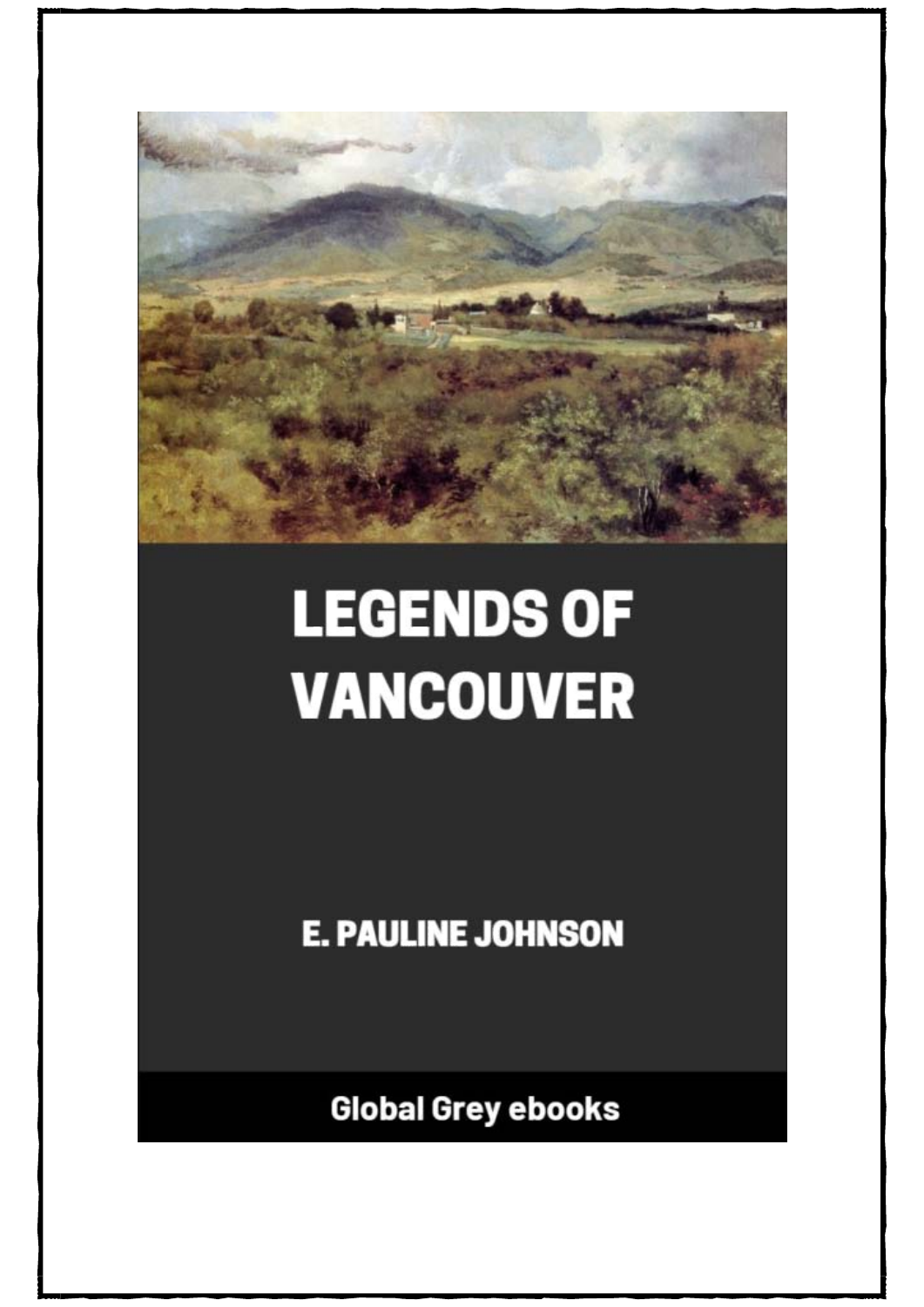## **LEGENDS OF VANCOUVER**

## **BY E. PAULINE JOHNSON**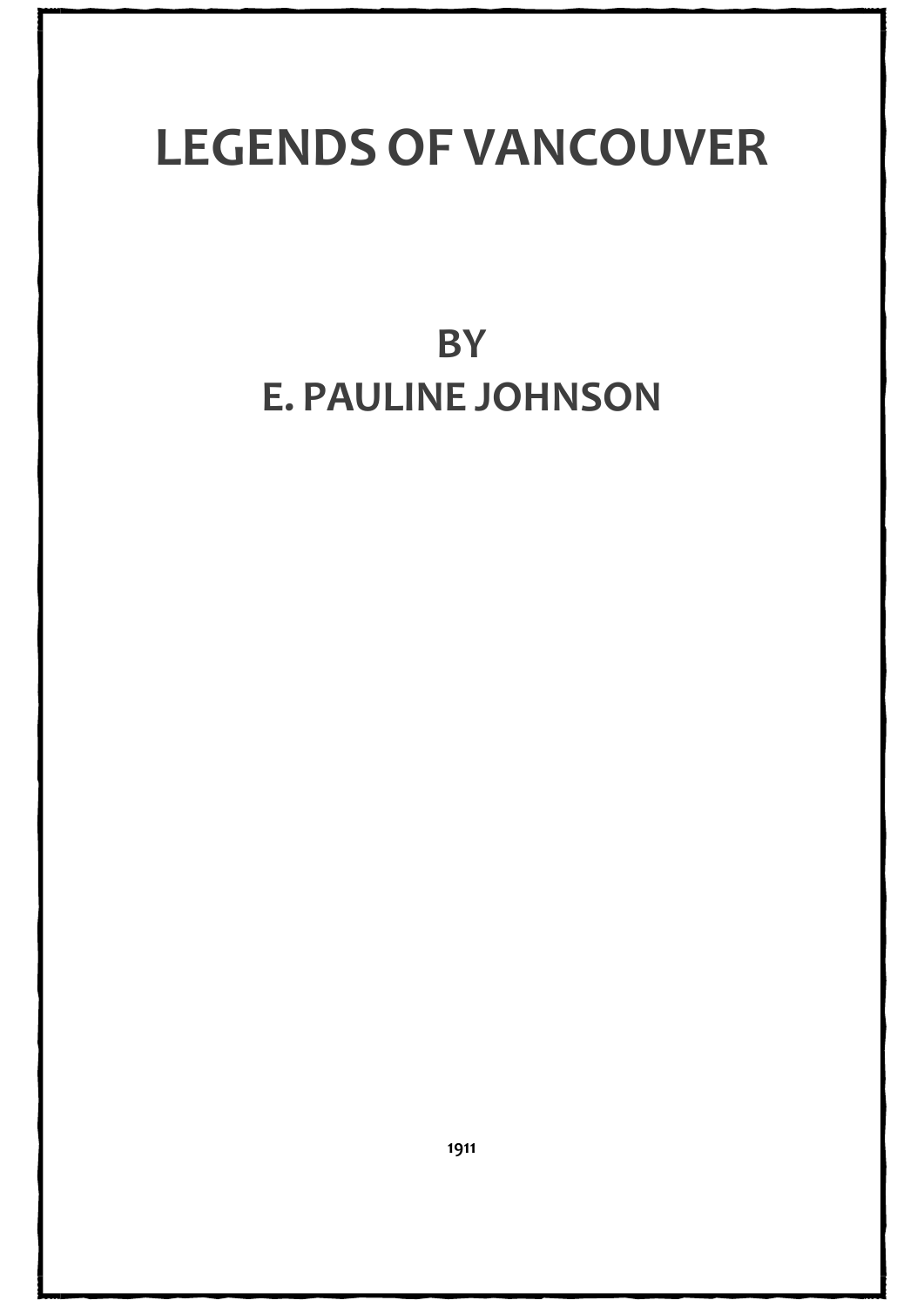Legends of Vancouver By E. Pauline Johnson.

This edition was created and published by Global Grey

©GlobalGrey 2019

Get more free ebooks at



**[globalgreyebooks.com](https://www.globalgreyebooks.com/index.html)**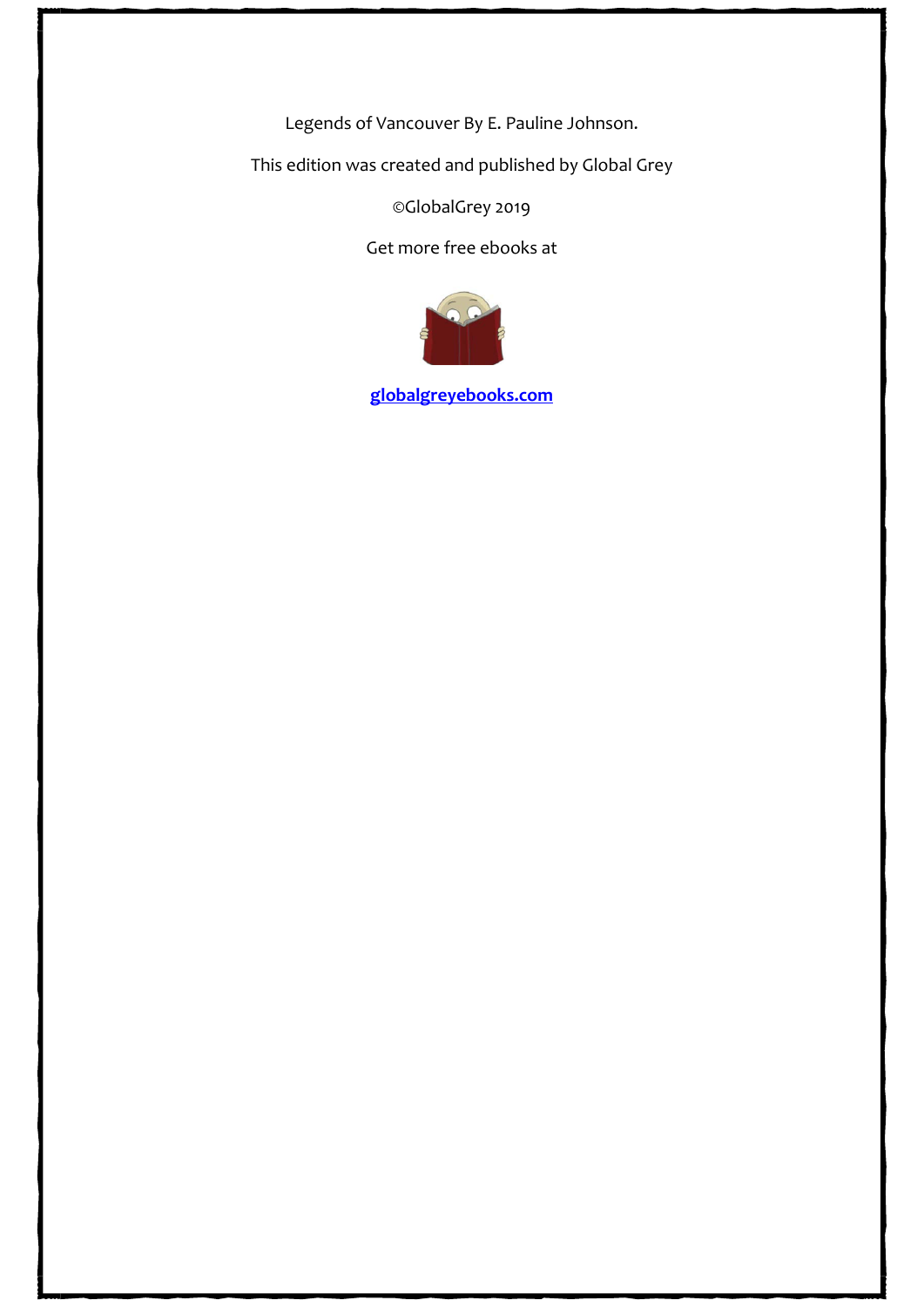## **CONTENTS**

[Preface](#page-4-0)

[Author's Foreword](#page-5-0)

[Biographical Notice](#page-6-0)

[The Two Sisters ——The Lions](#page-9-0)

[The Siwash Rock](#page-14-0)

[The Recluse](#page-19-0)

[The Lost Salmon-Run](#page-26-0)

[The Deep Waters](#page-32-0)

[The Sea-Serpent](#page-38-0)

[The Lost Island](#page-44-0)

[Point Grey](#page-48-0)

[The Tulameen Trail](#page-52-0)

[The Grey Archway](#page-58-0)

[Deadman's Island](#page-65-0)

[A Squamish Legend Of Napoleon](#page-71-0)

[The Lure In Stanley Park](#page-76-0)

[Deer Lake](#page-81-0)

[A Royal Mohawk Chief](#page-85-0)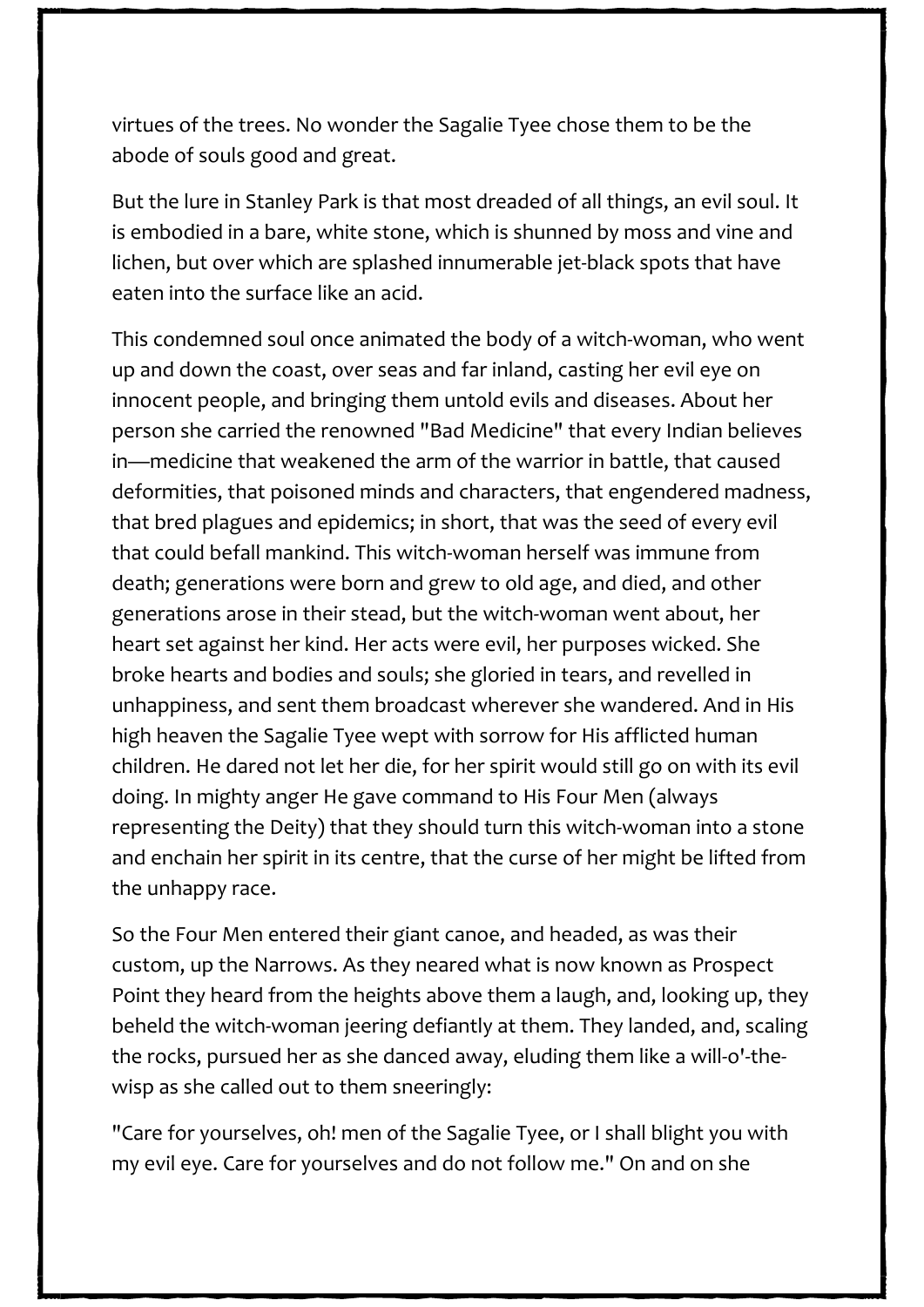danced through the thickest of the wilderness, on and on they followed until they reached the very heart of the sea-girt neck of land we know as Stanley Park. Then the tallest, the mightiest of the Four Men, lifted his hand and cried out: "Oh! woman of the stony heart, be stone for evermore, and bear forever a black stain for each one of your evil deeds." And as he spoke the witch-woman was transformed into this stone that tradition says is in the centre of the park.

Such is the "Legend of the Lure." Whether or not this stone is really in existence who knows? One thing is positive, however: no Indian will ever help to discover it.

Three different Indians have told me that fifteen or eighteen years ago, two tourists—a man and a woman—were lost in Stanley Park. When found a week later the man was dead, the woman mad, and each of my informants firmly believed they had, in their wanderings, encountered "the stone" and were compelled to circle around it, because of its powerful lure.

But this wild tale, fortunately, had a most beautiful conclusion. The Four Men, fearing that the evil heart imprisoned in the stone would still work destruction, said: "At the end of the trail we must place so good and great a thing that it will be mightier, stronger, more powerful than this evil." So they chose from the nations the kindliest, most benevolent men, men whose hearts were filled with the love of their fellow-beings, and transformed these merciful souls into the stately group of "Cathedral Trees."

How well the purpose of the Sagalie Tyee has wrought its effect through time! The good has predominated, as He planned it to, for is not the stone hidden in some unknown part of the park where eyes do not see it and feet do not follow—and do not the thousands who come to us from the uttermost parts of the world seek that wondrous beauty spot, and stand awed by the majestic silence, the almost holiness of that group of giants?

More than any other legend that the Indians about Vancouver have told me does this tale reveal the love of the coast native for kindness and his hatred of cruelty. If these tribes really have ever been a warlike race I cannot think they pride themselves much on the occupation. If you talk with any of them, and they mention some man they particularly like or admire, their first